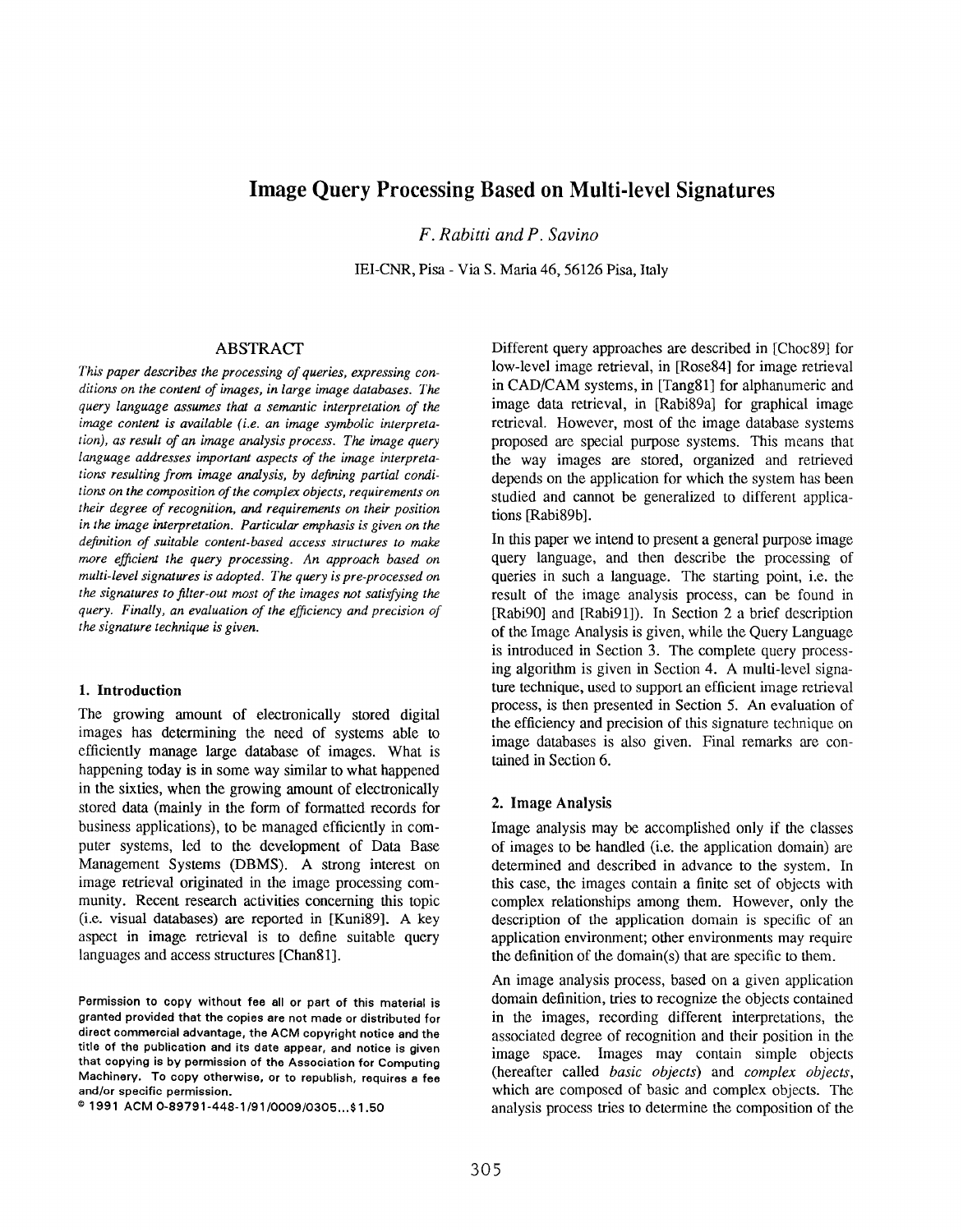complex objects in terms of simpler objects. (Details on the automatic image analysis process can be found in [Rabi90] and [Rabi91].)

The result of the analysis process on an image is one ISR-DB (Image Symbolic Representation at Database Level, according to the format described in [Rabi90]) for each application domain selected. An ISR-DB can be empty if the image analysis process does not produce any acceptable image interpretation for the specific application domain,

In the following discussion we refer to a simple realworld example. The example belongs to an application domain composed of apartment's plants with their furnitures (ApartmentDesign). The image analysis allows the recognition of furnitures and types of rooms (e.g. dining room, bathroom, etc.) contained in the images. Furnitures are either basic objects (e.g. table, chair, etc.) or complex objects (e.g. double bed). Rooms are complex objects.



Figure 1 - Image example

#### 3. Image Query Language

The image query language (described in detail in [Rabi91a]) allows to restrict the query to one or more application domains. Only the images, in the database, analyzed in the specified domain (or domains) will be considered. It also allows to express a Boolean combination (i.e. using AND, OR, NOT operators) of conditions (object clauses) on objects to be found in the various

image interpretations. An object clause is expressed in Conjunctive Normal Form. Quantifiers (i.e. AT MOST, AT LEAST, EXACTLY) can be associated to an object specification. They serve to pose conditions on the number of object instances of the same object type to be found in the same image interpretation. Absolute positional constraints can be associated to an object specification and relative positional constraints can be specified between couples of object conjuncts.

Furthermore, an object specification can be nested, i.e. conditions can be given on the objects composing the required object (i.e. WITH followed by an object clause). This poses conditions on the rules exploited in the recognition of a specific complex object in the image. We must remember that in the application domain definition, several recognition rules can be associated to a specific complex object, leading to alternative object recognitions. The WITH clause allows the user to select one or more specific composition for a complex object in the image.

The main characteristics of this query language are illustrated in the following example:

#### Example 1:

```
FIND IMAGE IN DOMAIN ApartmentDesign
CONTAINING
  OBJECTS
  (DiningRoom RECOGN O. 7
      WITH (Kitchenette
            AND Table
            AND AT LEAST 4 Chair
            SUCH THAT
               (( OBJ(l), 0BJ(2) ARE S),
                (OBJ(l), 0BJ(3) ARE CLOSE)))
   AND EXACTLY 1 SingleBedroom
          RECOGN 0.7 POSITION (0.4, 0.7), (1, 1)
  );
```
The query clause is composed of only one object clause. The first object conjunct requires that in the image interpretation at least one complex object ("AT LEAST 1" is assumed if not otherwise specified) must be recognized as a Dining Room  $(O_{DIR})$ , with minimum recognition degree of 0.7.

The second conjunct requires that exactly one object must be recognized as a Single Bedroom  $(O_{SBR})$  with minimum recognition degree of 0.7. This means that, while more objects  $O_{DIR}$  may be present in the image interpretation, only one object  $O_{SBR}$  must be present in the image interpretation to satisfy the object clause. Notice also the absolute positional constraint on the object  $O_{SBR}$ , requiring that the object be fully contained in the lower-right part of the image (i.e. within the rectangle determined by the points  $(0.4, 0.7)$  and  $(1, 1)$ .

Example 1 also shows that the object clauses can be recursive. In general, a condition on the presence of an object (in an object conjunct or a disjunct) may contain another complete object clause (following the keyword WITH). This serves to pose further conditions on the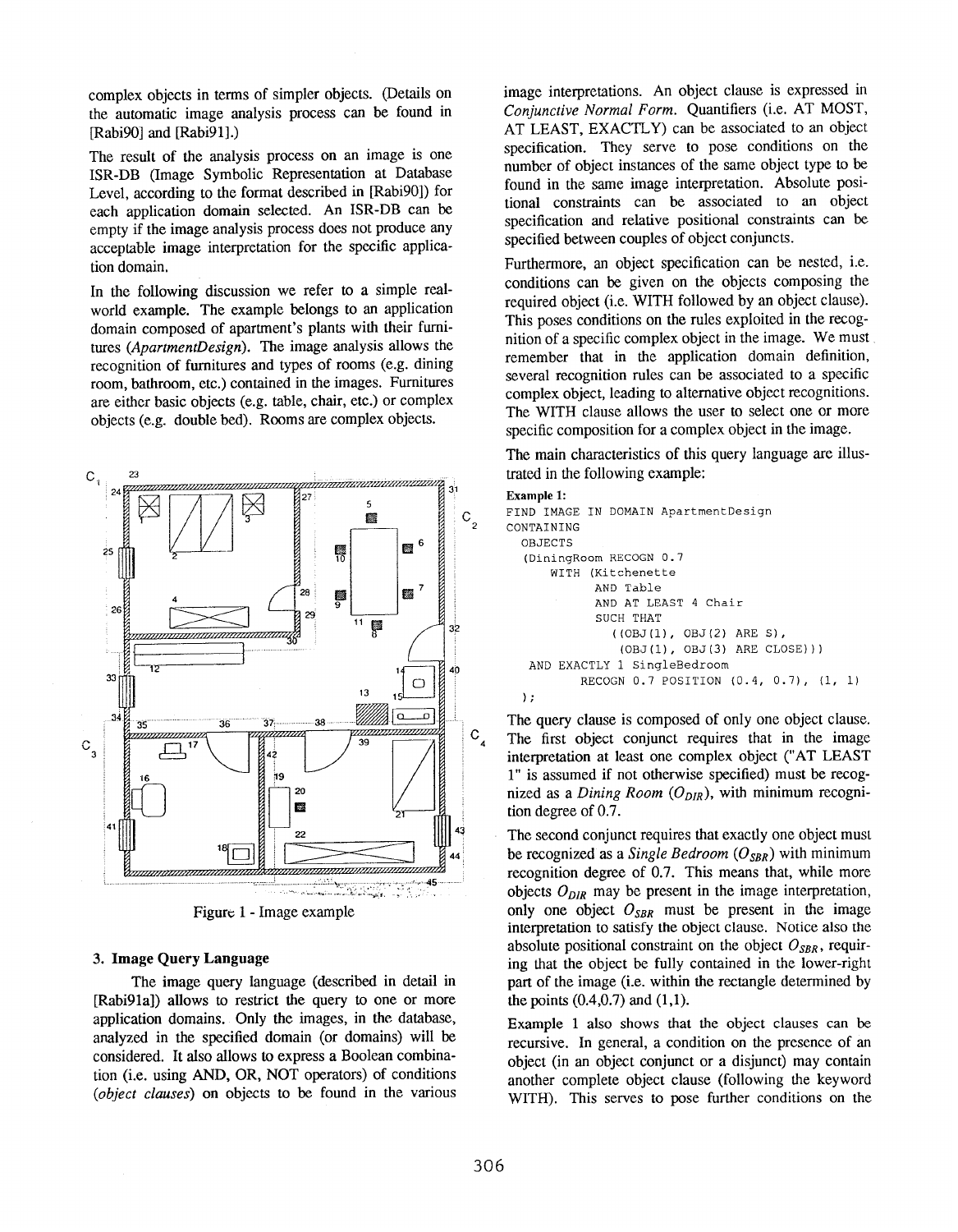composition of an object, in terms of simpler objects (this also implies restrictions on the rule used to reeognize an object). In Example 1, the first conjunct, requiring the presence of a Dining Room  $(O_{DIR})$  has a further object clause associated. It means that, in order to satisfy this conjunct, it is not enough that any object  $O_{DIR}$  is recognized in the image interpretation, but it is necessary that  $O_{DIR}$  satisfies further conditions (i.e. the associated object clause). In particular, it requires that  $O_{DIR}$  must be composed, among the other objects, of (at least) one complex object Kitchenette  $(O_{KI})$ , (at least) one basic object table  $(O_t)$  and at least four basic objects *chair*  $(O_c)$ . Moreover, two positional constraints are defined on the objects composing  $O_{DIR}$ : (1) OBJ(1), i.e. the object  $O_{KI}$ , must be positioned South (this is a way to specify directions in 2D images) with respect to OBJ(2), i.e. the object  $O_i$ ; (2) OBJ(1), i.e. the object  $O_{\mathcal{K}l}$ , must be *close* to OBJ(3), i.e. each of the objects  $O<sub>c</sub>$ . Note that in our example application domain, we define two objects as close if the distance of their enclosing rectangles (on either X or Y axis) is lower than 1/4 of the image dimension (on the corresponding axis).

#### 4. Image Query Processing

Here we describe a strategy for processing queries defined in the query language described in previous section. The symbols that will be used in the following discussion are summarized in Table 1.

Table 1. Summary of symbols used.

| Symbol   | Definition                                         |
|----------|----------------------------------------------------|
| Т        | Image                                              |
| T        | Image interpretation                               |
| С        | Context                                            |
| R        | Context interpretation                             |
| Q        | Query                                              |
| QCNJ     | Query conjunct                                     |
| OС       | object clause                                      |
| OCNJ     | Object conjunct                                    |
| dom      | Domain                                             |
| SD(Q)    | Set of application domains mentioned in Q          |
| SO(0)    | Set of objects (basic and complex) mentioned in Q  |
| L(dom)   | Set of objects (basic and complex) of appl. domain |
| RDB      | Set of all RSI-DB in the Image Database            |
| RDB(dom) | Set of RSI-DB belonging to dom                     |

The query is executed through the procedure Searchlmage, which is composed of the following steps:

1) Parse query  $Q$  (a corresponding parse tree is generated).

2) The set of all domains specified in the query  $(D')$  is determined.

 $D^{'}$  = SD(Q)

3) From the set  $D'$  all domains that are not compatible with the query, are removed. All domains that do not contain some of the objects mentioned in the query are eliminated. The resulting set  $D^{\prime\prime}$  is as follows:

$$
D'' = \left\{ \text{dom} \in D' \text{ such that } SO(Q) \subseteq L(\text{dom}) \right\}
$$

4) Use the filtering technique, described in the following Section, in order to determine the query answer set

#### a) filter – answer =  $\varnothing$

filter-answer is the query answer set determined on the base of the access methods adopted to speed-up the query processing. It contains a set of RSI-DB. It must be observed that each RSI-DB contained in filteranswer can be composed of a subpart of the corresponding RSI-DB in the image DB.

b) for each dom  $\in D''$ 

 $filter-answer =$ 

filter-answer  $\cup$  QueryFilter (Q, dom)

where  $QueryFilter(Q, dom)$  is a procedure that returns the set of RSI-DB  $\in$  RDB(dom) passing the filter corresponding to query Q, when executed on the image access structures adopted in this image retrieval approach. The procedure is described in the following Section.

5) Remove the false drops from the images contained in filter-answer and check for the positional constraints.

a) answer =  $\varnothing$ answer is the query answer set

b) for each RSI-DB  $\in$  filter-answer if  $QueryProc (O, RSI - DB)$  then  $RSI$ -DB  $\rightarrow$  answer

where  $QueryProc(Q,RSI-DB)$  is a procedure that returns a boolean value. It returns True if Q is satisfied on RSI-DB, otherwise it returns False. The procedure QueryProc removes the false drops, verifies the positional and cardinal constraints and verifies again all query conjuncts. This procedure is described in [Rabi91a].

#### 5. Access Methods

Here we describe the access structures that can support an efficient image retrieval process, based on the query language previously described. These access structures serve for fast access to the images in the database. Even if the access structures do not contain all the information in the image symbolic representations, it is sufficient that they restrict significantly the number of image headers to bc accessed, where the complete query is performed to dctcrminc the final result of the query.

We propose here an access method based on a *signature* technique. The very idea of the signature file access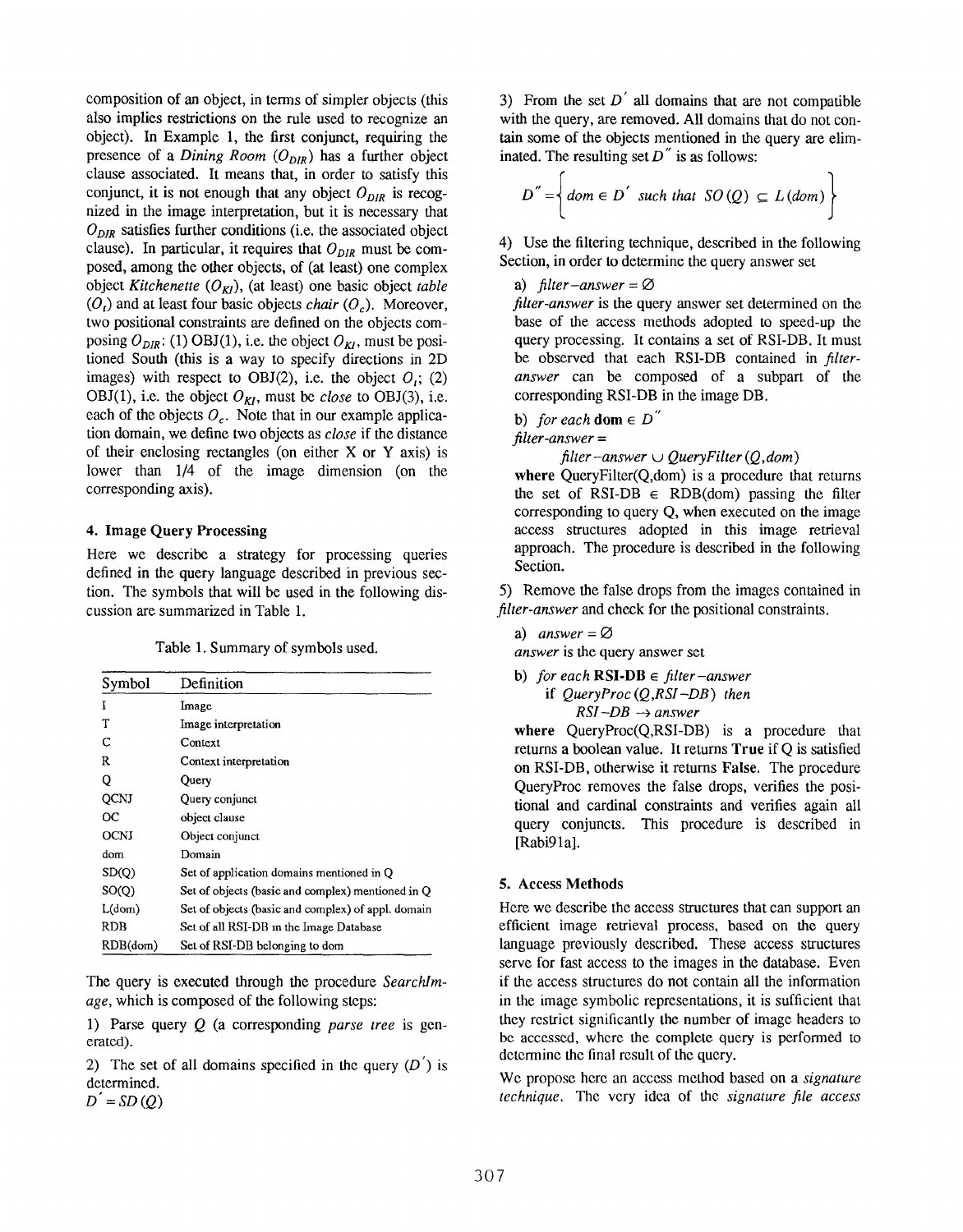method is to extract and compress properties of data objects and store them in a separate file [Chri84]. The extracted pieces of data are called signatures. Also queries are supposed to be transformable to the signature form. A collection of the derived signatures is called signature file or *filter* because of its role during the query processing. The function of the filter is to determine all data objects which may qualify for a given query (i.e. to exclude data objects which do not satisfy the query). The signature file access method allows some *false hits* on the signature file level. (This is why a signature file is called "filter"). Therefore, a second step of query processing, called false drop resolution, is needed.

Table 2. Symbols used for signature structures.

| Symbol       | Definition                                  |
|--------------|---------------------------------------------|
| <b>SIGN</b>  | Image signature                             |
| <b>QSIGN</b> | Query signature                             |
|              | Number of bits in the signature record      |
| n            | Number of bits set to "1" by a basic object |
| qw           | Number of bits set to "1" in the signature  |
|              | for each object (query weight)              |

For each application domain, the signature of an object (simple or complex) is fixed as  $n$  specific bit positions in the complete signature block (f bits). The codes of all possible objects in the domain are specified in a look-up table, which may be updated to reflect the changes in the rules of image analysis process (e.g. rules for new objects or rules expressing more ways of recognizing the same object can be added). The value of  $n$  must be evaluated in relation to  $f$ , taking into account the average number of objects in each image, the number of different objects in the application domain, etc. to approach the target of  $1/2$ of ones, as average value, in the resulting signature block [Chri84]. A simple object (e.g.  $O_t$  in the example image) will set only  $n$  bits in the image signature, as specified in the application look-up table. A complex object, instead, will set its  $n$  bit position and the bit positions associated with all the simpler objects which compose it in the specific interpretation in the symbolic representation of the image. For example, the signature of  $O_{DIR}$  in the image example of Figure 1, is obtained superimposing the codes, obtained from the look-up table, of  $O_t$ ,  $O_c$ ,  $O_{KL}$ ,  $O_{gs}$ ,  $O_{kt}$ ,  $O_{wb}$  and  $O_{sb}$ .

#### 5.1. Access Structure Definition

We propose here a four-level signature (for each application domain in the system) for each image

1)  $SIGN(I)$  is the *image-level signature*. This signature is obtained by superimposing the codes of the image interpretations recognized in image 1. More precisely, if the image is defined as

$$
I = T_1, \ldots, T_n \quad (n \geq 1)
$$

where  $T_i$  ( $i=1,...,n$ ) is a generic image interpretation, then

$$
SIGN(I) = Sup_{i=1,\dots,n} \left( SIGN(I,T_i)\right)
$$

so that SIGN(I) is defined in terms of SIGN(I,T), which is the image-interpretation-level signature.

Note that  $Sup_{i=1,\dots,N}$  (SIGN<sub>i</sub>) is defined as the superimposition (i.e. bitwise  $OR$ ) of the  $N$  signatures  $SIGN_1, \ldots, SIGN_N.$ 

2)  $SIGN (I,T)$  is the image-interpretation-level signature. This signature is obtained by superimposing the codes of the contexts recognized in interpretation T. More precisely, if the image interpretation  $T$  is defined as

$$
T = C_1, \ldots, C_m \quad (m \ge 1)
$$

where  $C_i$  (i=1,...,*m*) is a generic context of the image interpretation  $T$ , then

$$
SIGN (I,T) = Sup_{i=1,\dots,m} \left( SIGN (I,T,C_i) \right)
$$

 $SIGN(I,T)$  is defined in terms of  $SIGN(I,T,C)$ , which is the context-level signature.

3) SIGN (I,T,C) is the context-level signature. This signature is obtained by superimposing the codes of the context interpretations recognized in the context C. More precisely, if the context  $C$  is defined as

$$
C = R_1, \ldots, R_v \quad (v \geq 1)
$$

where  $R_i$  ( $i=1,...,v$ ) is a generic context interpretation of the context  $C$ , then

$$
SGN(I, T, C) = Sup_{i=1,\dots,\nu} \left[ SIGN(I, T, C, R_i) \right]
$$

 $SIGN(I,T,C)$  is defined in terms of  $SIGN(I,T,C,R)$ , which is the *context-interpretation-level* signature.

4)  $SIGN (I, T, C, R)$  is the context-interpretation-level signature. The signature is obtained by superimposing the codes of the objects recognized in the context interpretation  $R$  of context  $C$  of image interpretation  $T$  of image  $I$ . More precisely, if the context interpretation  $R$  is defined as

$$
R = O_1, \ldots, O_l \quad (l \geq 1)
$$

where  $O_i$  (i=1,...,l) is a generic object, either basic or complex, then

$$
SIGN(I, T, C, R) = Sup_{i=1,\dots,r} \left( SIGN(O_i) \right)
$$

The signature  $(SIGN(O))$  of a generic object O is obtained through the following iterative procedure.

Let us distinguish two cases, one for the basic objects and one for the complex objects:

$$
O = \begin{cases} case 1: & O_0 \text{ is a basic object} \\ case 2: & O_0 \text{ is composed of } O_1, \dots, O_r \text{ END } r \ge 1 \end{cases}
$$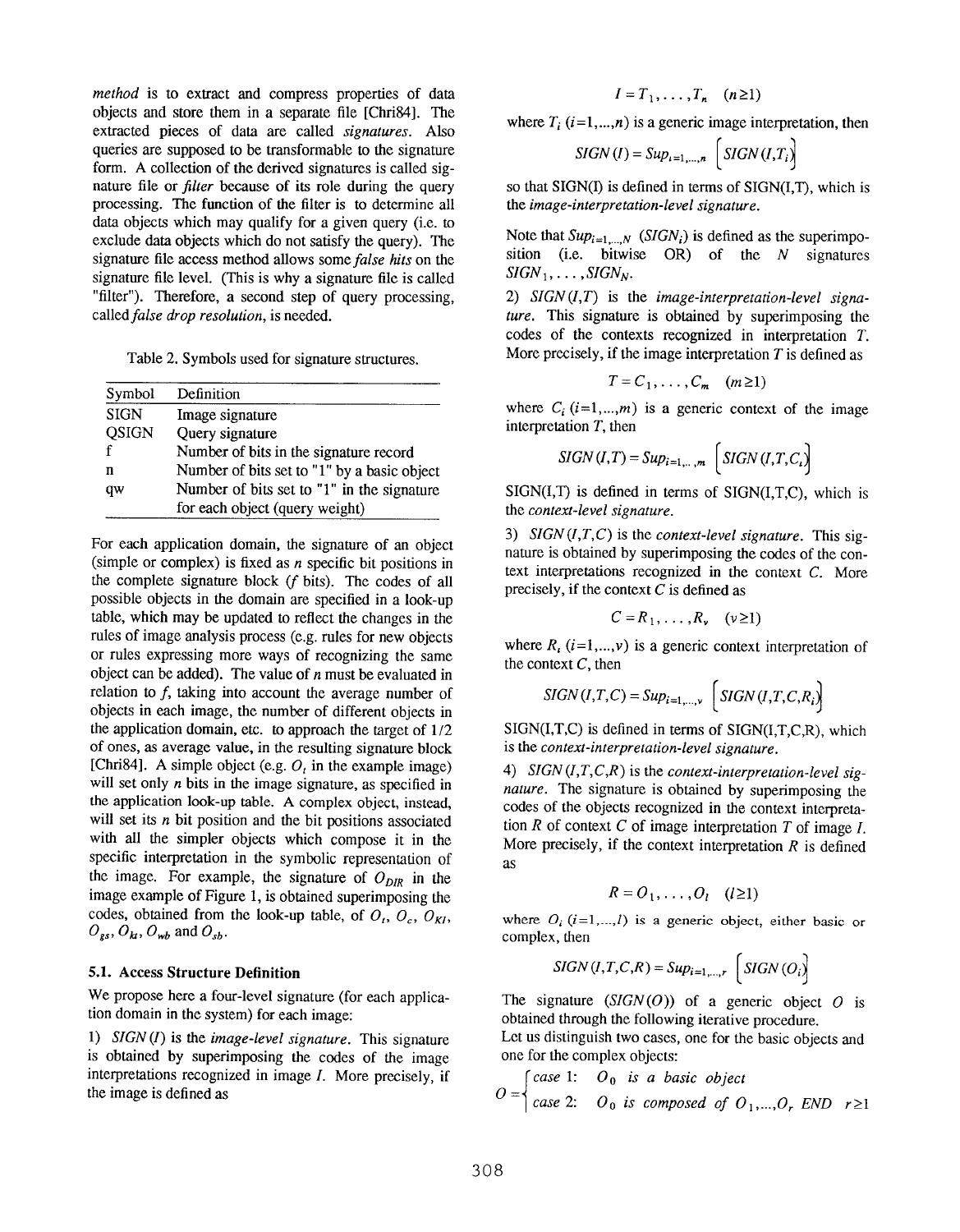then

$$
SIGN (O) = \begin{cases} case 1: code (O0) \\ case 2: Sup [code (O0), Sup1=1, r, (SIGN (Oi))] \end{cases}
$$

where  $code(0)$  is the code associated to the object O in the lookup table.

Therefore, the information contained in an ISR-DB is, for each image, as follows:

- one image-level signature;
- $N$  image-interpretation-level signatures, where  $N$  is the number of different image interpretations in ISR-DB;
- N - M context-level signatures, with  $M = \sum m_i$ , where m  $i=$ is the number of different contexts in the  $i$ -th image interpretation;
- Z context-interpretation-level signatures, with  $Z = \sum(\sum v_{i,j})$ , where  $v_{i,j}$  is the number of context

i=l j=l interpretations in the  $j$ -th of the  $i$ -th image interpretation.

#### 5.2. Filtering Process

The first step in the filtering process is to determine the signatures for the query. Two levels of signatures are used for the query. They are described in the following.

1)  $OSIGN(Q)$  is the query-level signature.

A query  $O$  is expressed as a conjunction of query conjuncts QCNJ:

$$
Q = QCNJ_1 \text{ AND } \cdots \text{ AND } QNCJ_M \quad M \ge 1
$$

where four types of query conjuncts are allowed (we denote with  $OC$  an <object-clause>)

$$
QCNJ = \begin{cases} type 1: OC \\ type 2: OC_1 OR \cdots OR OC_p \\ type 3: NOT OC \\ type 4: OC_1 OR \cdots OR OC_x OR \\ NOT OC_{x+1} OR \cdots OR NOT OC_{x+y} \end{cases}
$$

 $OSIGN(O)$  is obtained by superimposing the signatures of the query conjuncts

$$
QSGN(Q) = Sup_{i=1,\dots,M} \left(QSGN(QCNI_i)\right)
$$

The signature of the query conjunct is expressed in terms of lower level signatures: the object-clause level signature  $OSIGN(O,OC)$ .

Different signatures are generated, depending on the type of the query.

$$
QSIGN(QCNJ) = \begin{cases} type 1: & QSIGN(Q, OC) \\ type 2: & Int_{i=1,\dots,p} \ [QSIGN(Q, OC)] \\ type 3: & not defined \\ type 4: & not defined \end{cases}
$$

Note that  $Int_{i=1,...,p}$   $\left[QSIGN(Q,OC_i)\right]$  denotes the intersection (obtained by bitwise AND) of the  $p$  bit strings  $OSIGN(O, C_i), i=1,...,p$ . Using the signature technique, the logical AND of search clauses is expressed by the Sup of the signature of the search clauses, while the logical OR of search clauses can be expressed by the Int of the signatures of the search clauses. A query signature resulting from a Int operation on several query signatures has a query weight (i.e. the number of bits set to "1") lower or equal to the query weight of the composing query signatures. The resulting query weight can even be zero (i.e. the query signature is made by all zeros).

It can be observed that the signature is not defined for queries of type 3 and type 4. Indeed, the signature method is not able to process queries containing the NOT operator. This is due to the fact that the signature method filters out records that are not relevant for the query, but not all of them. If the processing of a negative predicate (NOT OC) were done by searching for OC and selecting the items filtered out, some relevant items could be missed.

2)  $QSIGN(Q,OC)$  is the *object-clause-level signature*. A generic object clause  $OC$  has the following form

$$
OC = OCNI_1
$$
 AND  $\cdots$  AND  $OCNI_a$   $q \ge 1$ 

where *OCNJ* is an object conjunct. Then

$$
QSIGN(Q,OC) = Sup_{i=1,\dots,q} \left[ QSIGN(Q,OC,OCNI_i) \right]
$$

(For simplicity, we do not consider here object alternatives in the definitions of objeets).

We will distinguish two forms of the object-conjunct (OCNJ): in one form the object conjunct has a WITH condition, while in another form it has no WITH condition.

$$
OCNJ = \begin{cases} case 1: & O \\ case 2: & O & WITH & OC \end{cases}
$$

where  $O$  is a generic object and  $OC$  is an object clause. Then

$$
QSGN(Q, OC, OCNI) = \begin{cases} case 1: & code (O) \\ case 2: & Suppose (O), >\\ \end{cases}
$$

where  $recsign(OC)$  is the signature record that corresponds to the object clause.  $recsign(OC)$  is calculated using the following procedure: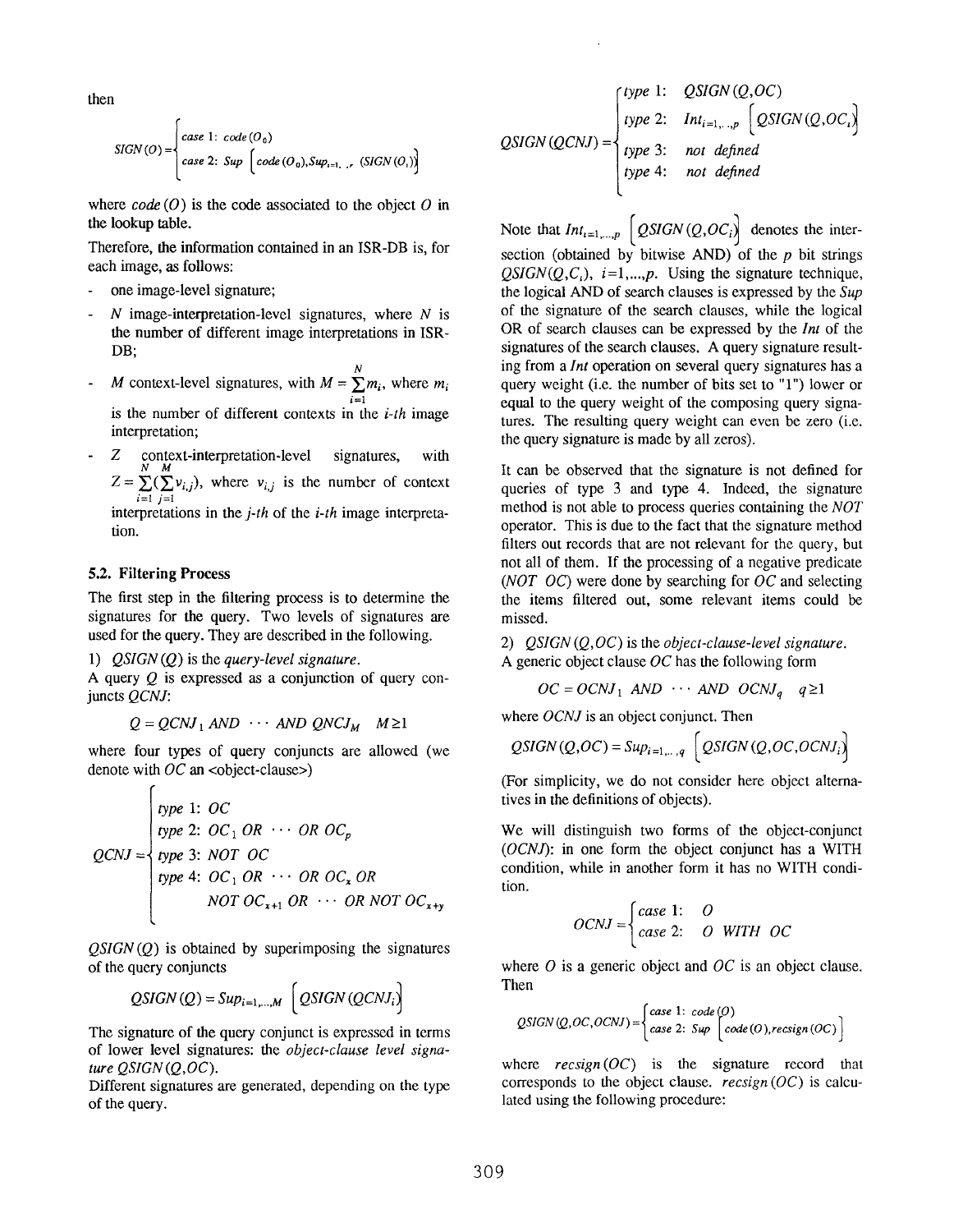$$
recsign\left(OC\right) = Sup_{i=1,\dots,q}\left[ \text{disign}\left(OCNI\right) \right]
$$

where

$$
disign (OCNJ) = \begin{cases} case 1: code (O) \\ case 2: Sup (code (O), resign (OC)) \end{cases}
$$

In Example 1, there is only one Type 1 conjunct in the query clause. Therefore,  $QSIGN(Q)$  is equal to  $OSIGN(0, OC)$ , i.e. the query-level signature is equal to the object-clause-level signature of the only object clause  $OC$ , contained in the Type 1 conjunct. There are two top-level objects in object clause OC, i.e.  $O_{DIR}$  and  $O_{SBR}$ . The signature of  $O_{DIR}$  is obtained by superimposing the codes of  $O_{DIR}, O_{KI}, O_t, O_c$  (note that duplicates, such as  $O<sub>c</sub>$ , are eliminated using the superimposed coding technique). The signature of  $O_{SBR}$  is equal to the code of  $O_{SBR}$ . Thus, QSIGN (Q,OC) is obtained by superimposing the signatures of  $O_{DIR}$  and  $O_{SBR}$ .

The procedure *QueryFilter* is the central part of the query processing algorithm. It accesses the signature files of the domain dom and filters out all images whose signatures do not verify the query Q. The resulting set,  $\overline{S}$  is returned. As already mentioned, the set  $\overline{S}$  contains also some elements that do not match with the query  $O$  (false drops). The algorithm returns, for each image in the result set  $S$ the corresponding RSI-DB. The RSI-DB of the images contained in  $S$  may correspond to a subpart of the RSI-DB of the same image in the DataBase. Indeed, it is possible that the query  $Q$  is verified only for some of the interpretations of the image, but not from all of them. The procedure QueryFilter is executed through the following steps:

Step 1: The image level signature file  $SIGN (I) < dom >$  is scanned.  $QSIGN (Q)$  is matched against the image-level signatures  $SIGN(I)$  for all images I in the domain dom. The set  $S_1$  is determined, defined as the set of all images whose  $SIGN(I)$  matches  $QSIGN(Q)$ (a query signature matches a data signature if all "one" positions in the query signature correspond to "one" positions in the data signature [Chri84]).  $S_1$  is the first restriction of the image database. Obviously, if the query weight  $qw$  of  $QSIGN(Q)$  is zero, this step is omitted and  $S_1$  will contain all images in domain *dom*.

a) 
$$
S_1 = \emptyset
$$

b) for each  $I \in RDB$  (dom) if  $(QSIGN(Q) \uparrow SIGN(I))$ then  $I\rightarrow S_1$ else continue

Note:  $(QSIGN(Q) \cap SIGN(I))$  means *match* the query signature  $\mathcal{Q}SIGN(Q)$  with the image signature  $SIGN(I)$ . It returns TRUE if a match exists, FALSE otherwise.

Step 2: For each image  $I$  in  $S_1$ , determine the set of image-interpretation-level signatures  $SIGN (I, T)$ . If the query-level signature  $\mathcal{Q}SGN(Q)$  matches at least one image-interpretation-level signature  $SIGN(I,T)$  and all query conjuncts of Type 1 and Type 2 are verified (according to rules (i) and (ii)), then  $I$  and the matching image interpretation T are inserted in the set  $S_2$ .  $S_2$  is composed of couples (I,T). (i) A query conjunct of Type 1 is verified if the corresponding object clause has an object-clause-level signature that matches with the image-interpretation-level signature QSIGN(Q)  $\uparrow$  SIGN(I,T). (ii) A query conjunct of Type 2 is verified if it contains at least one object clause with an object-clause-level signature that matches with the image-interpretation-level signature.  $S_2$  is the second restriction of the image database.

## a)  $S_2 = \emptyset$

b) for each 
$$
I \in S_1
$$
  
for each  $T_i$  such that  
 $(QSIGN(Q) \uparrow$  SIGN $(I,T_i)$  AND  
for each QCNJ (query conjunct of type I)  
 $(QSIGN(Q,OC) \uparrow$  SIGN $(I,T_i)$ ) ANI  
for each QCNJ (query conjunct of type 2)  
exists OC<sub>j</sub> such that  
QSIGN $(Q,OC_j) \uparrow$  SIGN $(I,T_i)$   
then  $(I,T_i) \rightarrow S_2$   
else continue

Step 3: For each couple  $(I, T)$  in  $S_2$ , determine the set of context-level signatures  $SIGN(I,T,C)$ , corresponding to all contexts C of  $(I, T)$ . If all query conjuncts of Type 1 and Type 2 are verified (according to rules (i) and (ii)), then  $(I, T, C)$  is inserted in  $S_3$ .  $S_3$  is the third restriction of the image database.  $(I, T, C)$  is a triple that represents the context  $C$  of image interpretation  $T$  of image  $I$ . (i) At this level, a query conjunct of Type 1 is verified if the object clause that composes it is verified. An object clause is verified if its signature matches the context-level signature  $(QSIGN(Q, OC)$   $\uparrow$  *SIGN* $(I, T, C)$ ). (ii) A query conjunct of Type 2 is verified if it exists at least one object clause that compose it that is verified.

a)  $S_3 = \emptyset$ 

b) for each 
$$
(I,T) \in S_2
$$
  
\nfor each  $C \in T$   
\nif for each  $QCNJ$  (query conjunct of type 1)  
\n $QSIGN(Q,OC) \uparrow SIGN(I,T,C)$  AND  
\n(for each  $QCNJ$  (query conjunct of type 2)  
\nexists  $OC_i \in QCNJ$  such that  
\n $QSIGN(Q,OC_i) \uparrow SIGN(I,T,C)$ )  
\nthen  $(I,T,C) \rightarrow S_3$   
\nelse continue

Step 4: For each context  $(I, T, C)$  in  $S_3$ , determine the sct of context-interpretation-level signatures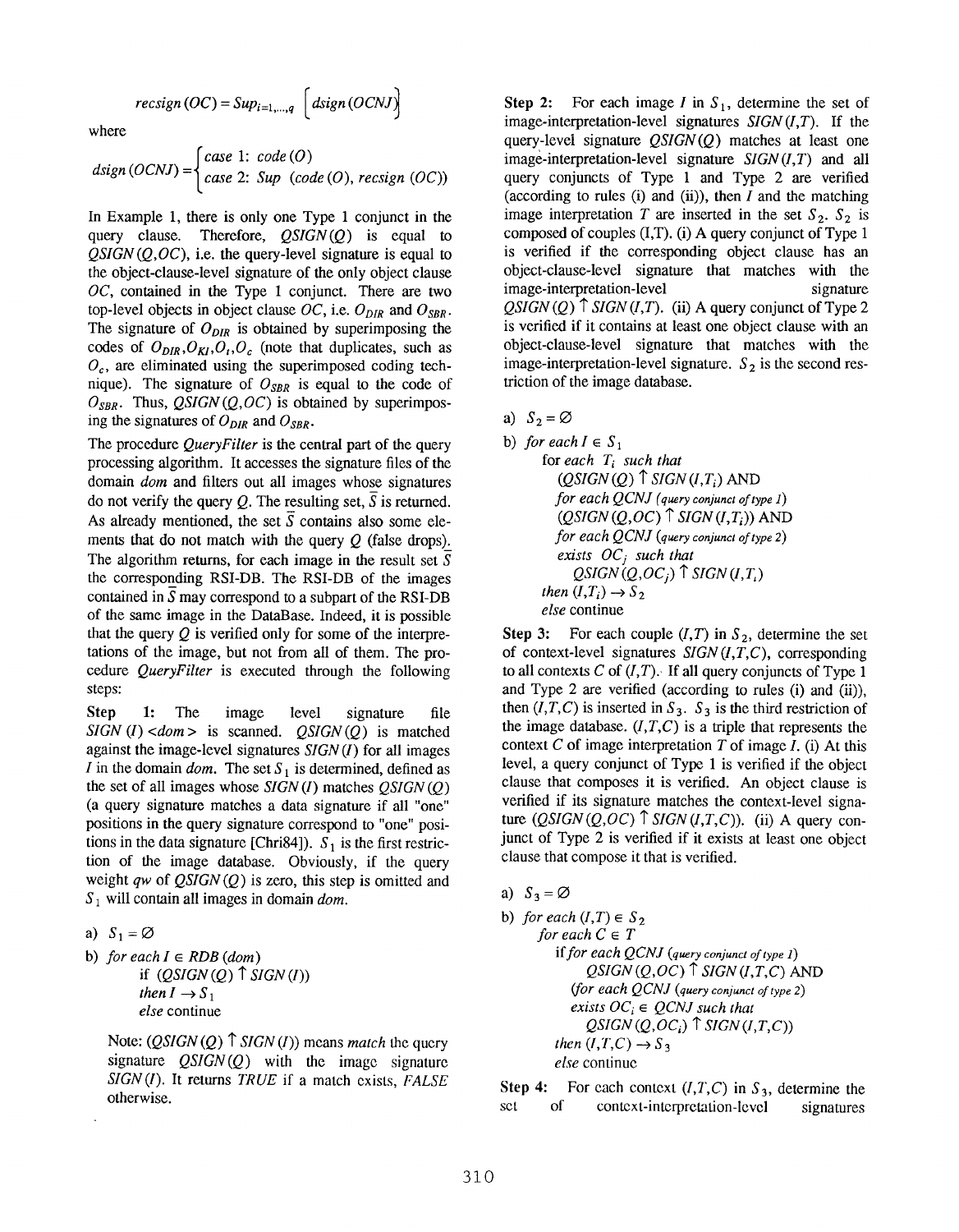$SIGN (I, T, C, R)$ , corresponding to all context interpretations  $R$  of context  $C$ . If all query conjuncts of Type 1 and Type 2 are verified (according to rules (i) and (ii)) then  $(I, T, C, R)$  is inserted in  $\overline{S}$ .  $\overline{S}$  is the result of the procedure *QueryFilter.*  $(I, T, C, R)$  is the context interpretation R of context C of image interpretation  $T$  of image  $I$ . (i) At this level, a query conjunct of Type 1 is veritied if the object clause that composes it is verified. An object clause is verified if it has all object conjuncts with a signature that matches the context-interpretation-level signature  $(QSIGN(Q, OC)$ <sup> $\uparrow$ </sup> SIGN(I,T,C,R)). (ii) A query conjunct of Type 2 is verified if it exists at least one object clause that composes it that is verified.

a)  $\overline{S} = \emptyset$ 

```
b) for each (I, T, C) \in S_3for each R \in Cif ({\text{for each } } QCNJ \text{ (query conjunct of type } I)(QSIGN(Q, OC)<sup>\uparrow</sup> SIGN(I,T,C,R)
              ) AND
              ~(for~each~QCNJ~(query~conjunct~of~type~2)exists OC_i \in OCNJ such that
                    (QSIGN(Q, OC_i) \uparrow SIGN (I, T, C, R)
              )
           then (I, T, C, R) \rightarrow \overline{S}else continue
```
The result of the procedure *OuervFilter* is a set of RSI-DBs. They may not correspond exactly to the RSI-DBS of the images stored in the image database. Indeed, given a generic image  $I$ , having different image interpretations, each one composed of different contexts having different context interpretations, it is possible that only some of the context interpretations of  $I$  have a signature that verifies the query Q. The algorithm just described allows the selection of only these context interpretations. It must be observed that the RSI-DBS obtained as result of the procedure QueryFilter are directly compared with the query  $Q$  (in the step 5 of the procedure SearchImage). The possibility of reducing the complexity of the RSI-DBS used may reduce significantly the cost of this final step of the procedure SearchImage.

### 5.3. Evaluation

It is very difficult to perform an analytical evaluation of the signature-based access method to image databases proposed in this paper. The reason is that most of the simplifying assumptions used to analyze the signature techniques on text databases [Chri84] are not valid for image databases.

In particular, in text databases a very large number of distinct words (i.e. dictionary) is assumed (in real situations, it can be in the other of several hundred thousands [Rabi84]). Instead, in image databases, the distinct objects, basic and complex, are usually no more than few

douzens. This is not a limitation on images in general but a limitation on the application domains on which the image analysis process can be applied.

Other assumptions on the frequency of words (i.e. geometric distribution of the frequency of word occurrence, low frequency of words on which to base the retrieval, etc.) cannot be simply extended to object images: no study exists on this topic but our experience (e.g. the ApartmentDesign application domain) is against these assumptions. Moreover, probabilistic independence of word occurrence, necessary to simplify the computations in case of text signatures, is unreasonable in case of image signatures, since semantic rules, used in the image analysis process, describe how object images can be combined to obtain more complex objects.

Therefore, most of the results obtained for signature techniques on text databases (e.g. the "optimal" ratio of "O" and "1" in signatures) cannot be extended to image databases. In order to get some insight in the performance of the proposed signature techniques on image databases, we decided to implement a prototype and measure the performance, in terms of space overhead and false drop ratio, on sample image databases. Obviously, we do not know how these results can be extended to other image databases (more experiments are necessary and a suitable analytical model, if possible, should be proposed).

The other main problem was that the number of images (about one hundred) that we had obtained from the image analysis process (in the ApartmentDesign application domain) was not significant to evaluate the performance of the retrieval technique. Adding new images to the database is very time consuming since it is necessary to draw (using a graphical editor) each new image before activating the image analysis process. Therefore, we decided to implement a generator of image symbolic representations (i.e. ISR-DB, as resulting from the image analysis), which should randomly generate representations of images "significant" in the ApartmentDesign application domain. This program has enbedded the knowledge of the rules for complex object recognition of our sample application domain, the knowledge of the context that may appear in these images, the combination of objects that are significant in the domain, etc.

This program has been parametrized, so to obtain (ISR-DB of) images with different degree of complexity (in terms of number of image interpretations, number of contexts in each image interpretation, number of context interpretations, number of complex objects and basic objects, not recognized as part of complex objects, in each context interpretation). With this *generator*, we have obtained three image databases: IDB S (with simple images), IDB\_M (with medium-complexity images) and IDB\_C (with complex images) each one containing 10000 images. The characteristics of these image databases are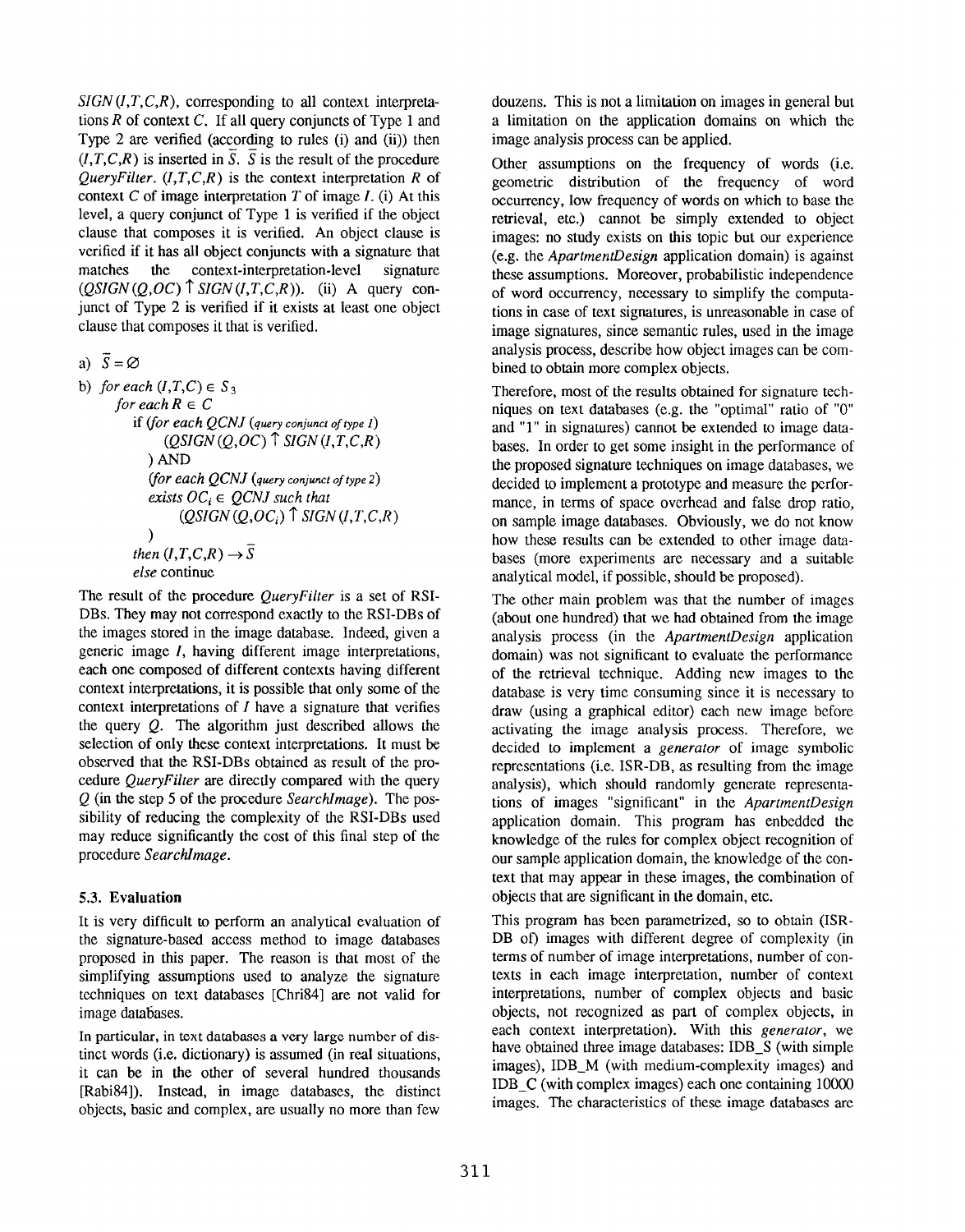Table 3. Image database characteristics

|                                                                                  | Im.Int. | Cont. | Cont.Int. | B.Obj.  | C.Obj.  |
|----------------------------------------------------------------------------------|---------|-------|-----------|---------|---------|
|                                                                                  | 1-2     | 1-2   | 1-2       | 1-4     | $1 - 3$ |
| $\begin{array}{c}\n\text{IDB\_S} \\ \text{IDB\_M} \\ \text{IDB\_C}\n\end{array}$ | $1-2$   | $1-3$ | $1-3$     | $2 - 6$ | 1-4     |
|                                                                                  | $1-3$   | 1.3   | 1-3       | $2 - 8$ | 1.5     |

Then, we ran the prototype image retrieval system on these database to collect measurements on the 4-Ievel signatures generated, and on the false drops resulting on a few sample queries. Table 4 describes the composition, in terms of "0" and "1" bits, of the signatures generated for each sample database. We tried four different values of  $f$ , i.e. the dimension of the signature block for each signature level. Note that the same block size is used at level 1, for the complete image, at level 2, for an image interpretation, at level 3, for a context, and at level 4, for a context interpretation. (In the following tables, SIGN\_I means  $SIGN(I)$ , SIGN\_T means  $SIGN(I, T)$ , SIGN\_C means  $SIGN(I, T, C)$ , SIGN\_R means  $SIGN(I, T, C, R)$ ).

Table 4. Percentage of "1" in 4-level signatures

|           |                   | $IDB_S$ | $IDB_M$ | IDB C |
|-----------|-------------------|---------|---------|-------|
| f=64      | SIGN I            | 87.8    | 93.6    | 95.6  |
|           | SIGN_T            | 83.6    | 91.7    | 93.0  |
|           | SIGN <sub>C</sub> | 77.5    | 85.2    | 88.2  |
|           | SIGN_R            | 64.7    | 75.8    | 79.7  |
| $f = 128$ | SIGN <sub>I</sub> | 70.5    | 79.4    | 82.6  |
|           | SIGN_T            | 65.9    | 76.1    | 77.9  |
|           | SIGN_C            | 55.6    | 66.0    | 70.0  |
|           | SIGN_R            | 46.4    | 53.0    | 57.7  |
| $f=192$   | SIGN <sub>I</sub> | 56.4    | 60.4    | 68.7  |
|           | SIGN T            | 49.8    | 55.7    | 64.0  |
|           | SIGN_C            | 42.3    | 47.7    | 56.1  |
|           | SIGN_R            | 34.6    | 40.2    | 44.3  |
| $f = 256$ | SIGN I            | 47.3    | 56.7    | 59.5  |
|           | SIGN T            | 41.0    | 53.3    | 55.1  |
|           | SIGN C            | 34.2    | 43.6    | 47.1  |
|           | SIGN R            | 27.5    | 32.2    | 36.0  |

We can note that, reasoning as in the case of text signatures, the percentage of  $"1"$  seems acceptable only for  $f = 256$ , and for  $f = 192$  for the levels SIGN C and SIGN\_R.

Table 5 illustrates the memory overhead of the 4-level signatures, with respect to the different image databases. The overhead is computed as the ratio of the size of the signature blocks, at a specific level, referring to the same image, with the size of the ISR-DB of that image. The average size of an ISR-DB is 268 bytes, for IDB\_S, 601 bytes, for IDB\_M, 965 bytes, for IDB\_C. The original

image size has not been considered here since it depends greatly on the type of the original image. In our application domain, if the image is stored as a bit-map it would require about 500 KB (without compression), while if it is coded using graphical primitives (ZIP of Andrew, see the following section) it would require from 5 to 10 KB.

Table 5. Memory overhead of the 4-level signatures

|           |                   | IDB_S | $IDB_M$ | IDB_C  |
|-----------|-------------------|-------|---------|--------|
|           | ISR-DB size       |       | 6.01MB  | 9.65MB |
| $f = 64$  | SIGN I            | 9.0   | 3.9     | 2.5    |
|           | SIGN T            | 13.0  | 5.9     | 5.1    |
|           | SIGN C            | 19.9  | 12.0    | 10.0   |
|           | SIGN R            | 30.2  | 24.2    | 20.0   |
| $f=128$   | SIGN <sub>I</sub> | 11.9  | 5.2     | 3.3    |
|           | SIGN T            | 17.3  | 7.9     | 6.8    |
|           | SIGN <sub>C</sub> | 26.6  | 16.0    | 13.4   |
|           | SIGN R            | 40.2  | 32.3    | 26.6   |
| $f=192$   | SIGN I            | 5.9   |         | 4.2    |
|           | SIGN T            | 21.6  | 17.8    | 8.5    |
|           | SIGN C            | 33.2  | 26.3    | 16.7   |
|           | SIGN R            | 50.3  | 39.3    | 33.3   |
| $f = 256$ | SIGN I            | 17.9  | 7.8     | 5.0    |
|           | SIGN_T            | 26.0  | 11.9    | 10.2   |
|           | SIGN <sub>C</sub> | 39.9  | 26.7    | 20.0   |
|           | SIGN R            | 60.3  | 48.4    | 40.0   |

We present now four sample queries, which have been used to evaluate the false drop ratio in our signaturebased query processing techniques. Query 1 is the simplest: it requires images containing a complex object, DoubleBedroom, and specifies a particular interpretation of this complex object (i.e. a specific recognition rule) giving three objects that must be part of it. Queries 2 and 3 are both composed of the same two object clauses: in query 2 they are in AND, in query 3 they are in OR, Therefore, query 3 is the least selective query. Moreover, the weight (i.e. the number of  $"1"$ ) of its query-level signature is very low, since it is obtained intersecting its two object-clause level signatures. Query 4 is the most complex: it is composed of three query conjuncts, the last of them containing two object clauses in disjunction. We did not put quantifiers or cardinality constraints in the queries, since they cannot be verified using the signatures (we were interested to measure only false drops to the inherent signature unprecision).

#### Query 1:

FIND IMAGE IN DOMAIN ApartmentDesign CONTAINING OBJECTS (DoubleBedroom WITH (DoubleBed AND BedsideTable AND Wardrobe) ) ;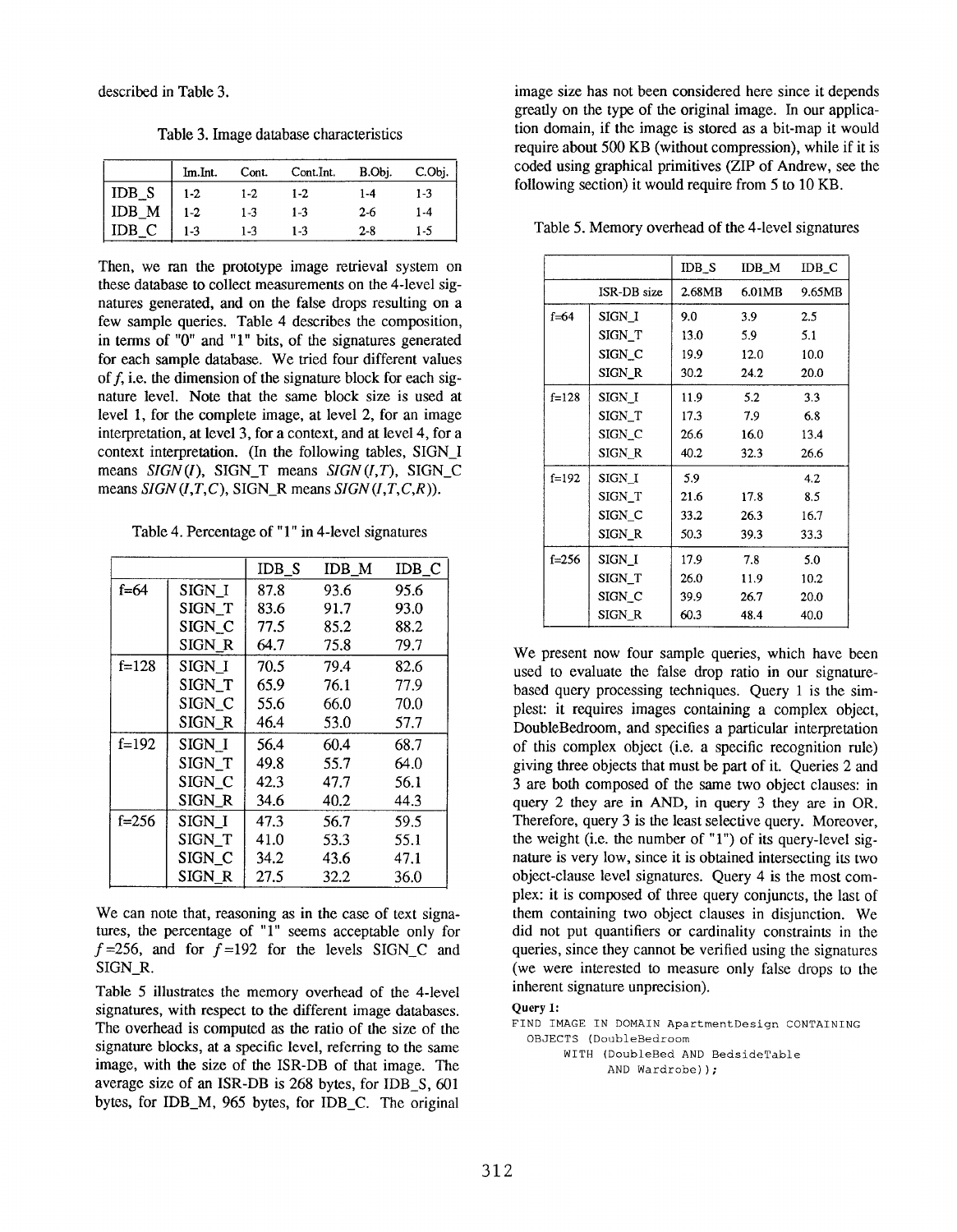```
Query 2:
FIND IMAGE IN DOMAIN ApartmentDesign CONTAINING
 OBJECTS (DoubleBedroom
         WITH (DoubleBed AND BedsideTable
               AND Wardrobe)
       AND Kitchenette
         WITH (GasStove AND WashBasin));
Query 3:
FIND IMAGE IN DOMAIN ApartmentDesign CONTAINING
 OBJECTS (DoubleBedroom
         WITH (DoubleBed AND BedsideTable
               AND Wardrobe))
  OR OBJECTS (Kitchenette
         WITH (GasStove AND WashBasin));
Query 4:
FIND IMAGE IN DOMAIN ApartmentDesign CONTAINING
  OBJECTS (DoubleBedroom
       WITH (DoubleBed AND BedsideTable
              AND Wardrobe))
  AND OBJECTS (Kitchenette
       WITH (GasStove AND WashBasin))
  AND (OBJECTS (StudyRoom
       WITH (Table AND Chair))
     OR OBJECTS (DiningRoom
        WITH (Table AND Chair))
  );
```
We must observe that the query processing strategy that has been presented produces other errors, apart those deriving from the signature false drop. Indeed, it does not allow to distinguish between aquery having a WITH condition and a query having the same objects as conjuncts in the object clause  $(O_1 \text{ AND } O_2 \text{ AND } O_3$  and  $O_1$  WITH  $(O_2$  AND  $O_3$ ) give the same result). We will not consider this error in the evaluation, since we are interested in measuring the false drop that derives from the use of the two level signatures. A different approach, based on more levels of query signatures [Rabi91a] removes this limitation.

Table 6 illustrates the false drop ratios, measured for the four queries, executed using the 4-level signatures on the three image databases, IDB\_S, IDB\_M and IDB\_C. The signatures have been computed for four values of  $f: 64$ , 128,192,256.

These results show that the false drop ratio depends mainly on the type of image (i.e. on IDB\_S, IDB\_M, IDB C) and on the type of query. Surprisingly, the factor  $f$ , which determine the memory overhead, does not have such a big impact on the false drop ratios. Some improvements can be noticed from  $f=64$  to  $f=128$ , but very little, if any, from  $f = 128$  to  $f = 192$  and to  $f = 256$ . Comparing Table 4 with Table 6, we can observe how the impact of signature weights (i.e. percentage of "l") on false drops, varying  $f$ , is not significant, and results from text databases cannot be generalized to our case.

More surprisingly, Table 6 shows that, even if false drop ratios are in general rather high (mainly for Query 3, the simple OR query, and for medium to complex images,  $IDB_M$  and  $IDB_C$ ) when compared to theoretical values for text signatures (however, those values arc computed

for one word queries, with average word selectivity, and this selectivity cannot be compared with the selectivity of any image objects), the false drop ratio is zero (except in a few cases for  $f = 64$ ) at the last signature level, i.e. processing  $QSIGN(Q,OC)$  on  $SIGN(I,T,C,R)$ . This means that the final false drop is lower than  $10^{-4}$  (since the image database contains 10000 images). This result demonstrates the advantage of our multi-level signature query processing approach. In this approach, the resulting fake drop ratio is the one obtained at the end of the forth step (and this seems to be surprisingly good). The previous steps are useful to limit the application of the final step on smaller portions of  $SIGN(I,T,C,R)$ , which, according to Table 5, is largest than the other three signatures combined. However, more complex query processing strategies could be studied: for example, applying selectively some of the first three query processing steps depending on the average complexity of images in the database, and the characteristics of the query to be processed (e.g. expected selectivity, etc.).

### 6. Final Remarks

In this paper, we have proposed an approach to the processing of content-based queries on image databases. The crucial point of this proposal is the strong integration of the image retrieval process with the result of the image analysis process.

The approach presented in this paper constitutes an improvement of the techniques used in the MULTOS prototype, with enhancements in the image analysis and retrieval process. (MULTOS is a prototype system for the filing and retrieval of multimedia documents [Cont90].) The image analysis process has been enhanced with the introduction of the concept of context and different interpretations of contexts and complex objects. The image retrieval process has been enhanced improving the query language and the query processing techniques.

For what concerns the retrieval process, we think that the ISR-DB seems an adequate starting point to study further the image retrieval process, even if substantial modifications or alternative approach in the image analysis process will be proposed in future. The signature-based query processing techniques needs further evaluation to understand better its behavior and directions for improvements. In particular, we are studying more flexible query processing algorithms, based on more levels of query signatures, and we arc investigating how to combine spatial access methods (to process object positional requirements in the query) with these signature techniques.